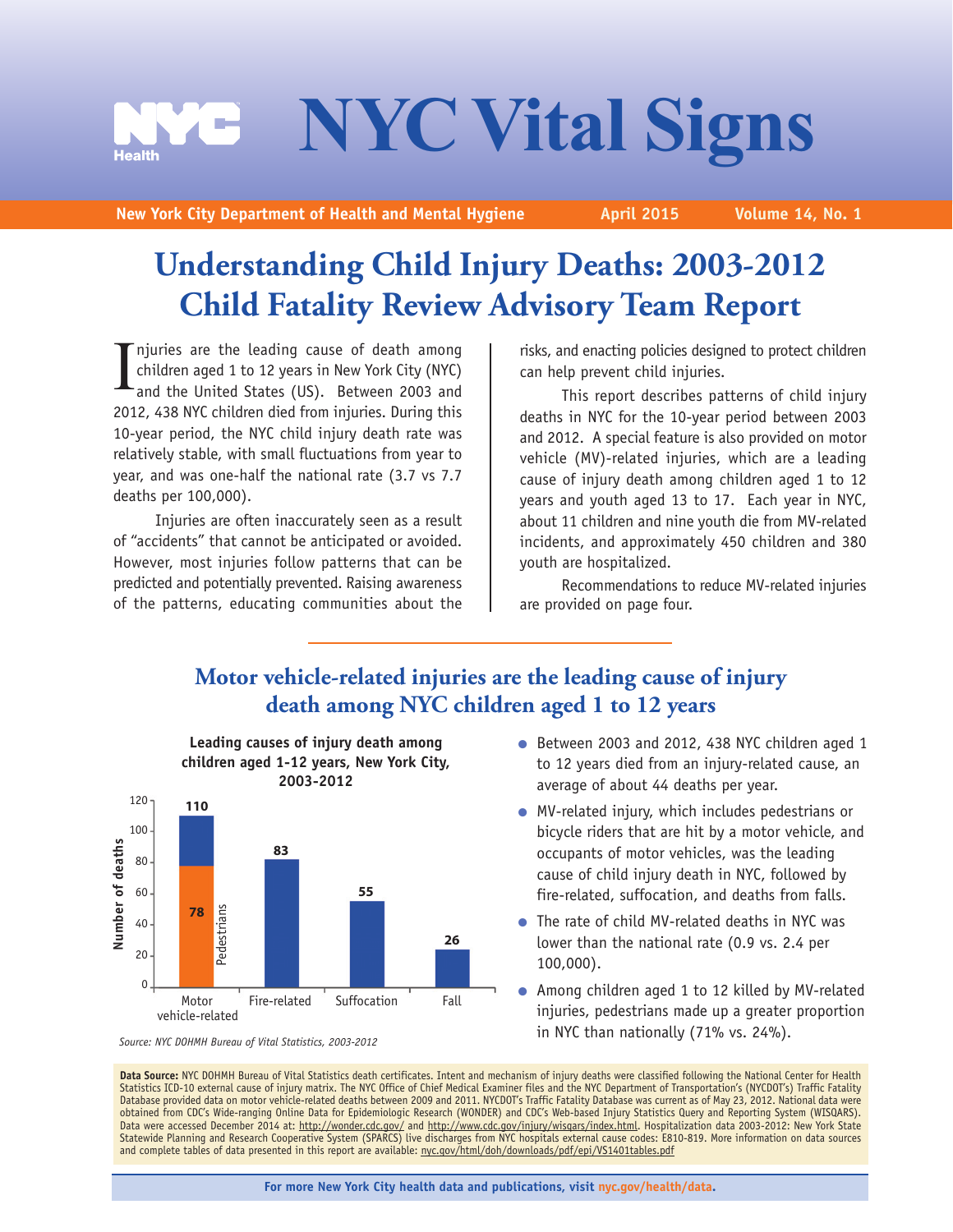# **Risk of injury death varies by demographics and neighborhood poverty**

**Injury death rates among children aged 1-12 years by intent and demographic factor, New York City, 2003-2012 Unintentional injury (N=283)**



NH=non-Hispanic; ^Neighborhood poverty defined as proportion of residents in a zip code with incomes below 100% of the Federal Poverty Level (FPL) per Census 2000 (for 2003 and 2004 estimates) and American Community Survey (2007-2011) (for 2005-2012 estimates), in four categories: Low (<10% FPL), Medium<br>(10%-<20% FPL), High (20%-<30% FPL), and Very High Poverty (≥30% FPL). There were an additional 26 deaths of undetermined intent.

*Source: NYC DOHMH Bureau of Vital Statistics, 2003-2012* 

- Nearly two-thirds of child injury deaths were unintentional (65%).
- The highest rates of both unintentional and intentional injury death were among non-Hispanic Black children and children aged 1 to 2 years.
- The unintentional injury death rate was higher for boys than for girls (3.0 vs. 1.8), but equal for intentional injury deaths (1.1 vs. 1.1) (rates per 100,000 children).
- The intentional injury death rate among children from high and very high poverty neighborhoods was more than four times the rate among children from low-poverty neighborhoods.
- Overall, nearly nine out of ten intentional child deaths were homicides.
- MV-related injuries were the leading cause of unintentional child injury death across both genders, all race/ethnicities, and all levels of neighborhood poverty.

This report uses the following terms to describe the intent of actions that lead to injury deaths:

**Homicide** – intentional injury death resulting from injuries sustained through an act of violence committed by another person with the intent to cause fear, harm or death.

**Suicide** – intentional injury death resulting from self-directed behavior with an intent to die as a result of that behavior. **Unintentional** – injury death that occurred without intent to harm or cause death, also called "accident."

**Intentional** – injury death that occured with the intent to cause death. Intentional deaths are further classified as: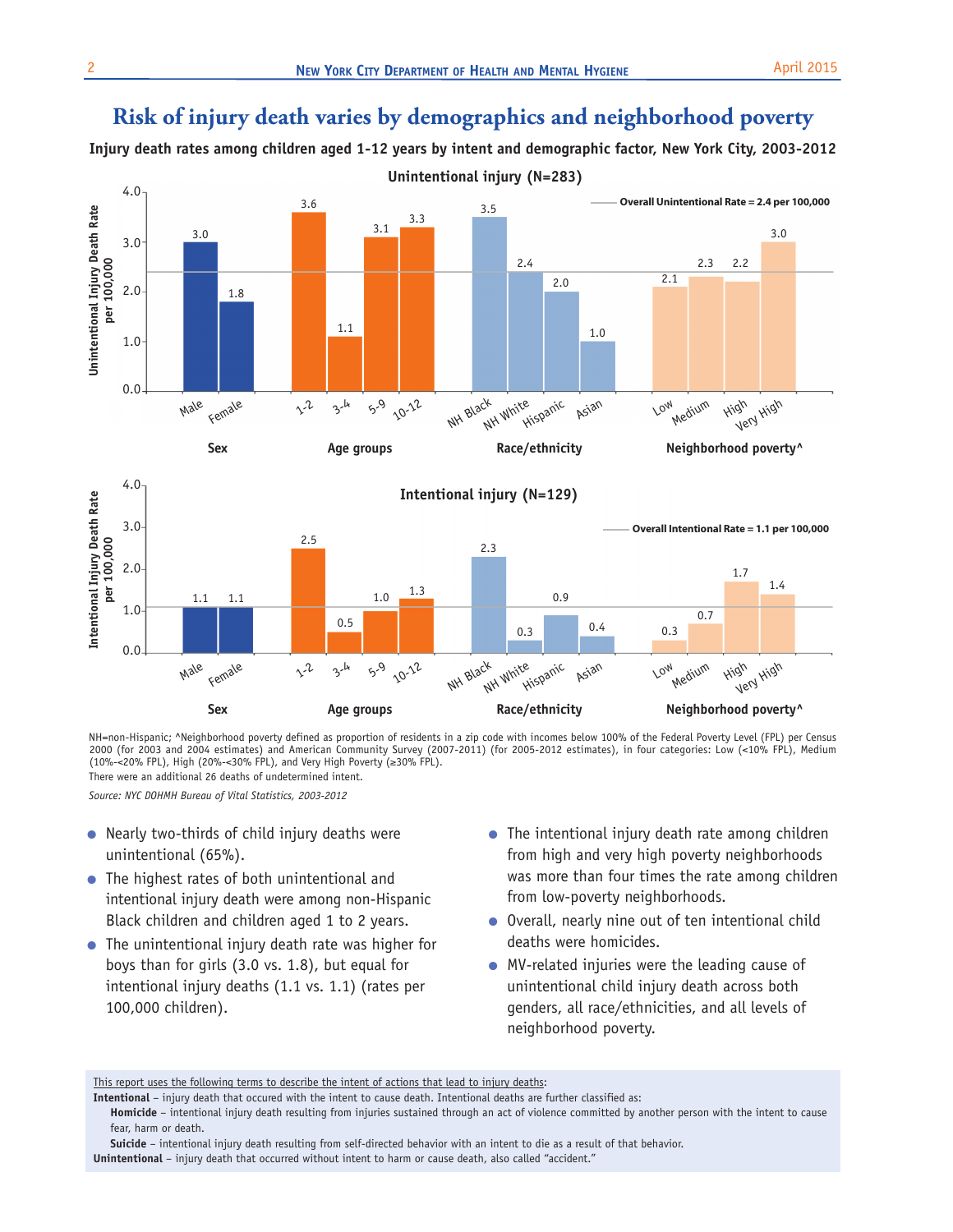# **SPECIAL FEATURE: Motor vehicle-related deaths among children aged 1 to 17 years in NYC**

## **Children and youth aged 1-17 years killed by motor vehicle (MV)-related injuries in NYC, 2009-2011, N=48**



- Between 2009 and 2011, 23 children aged 1 to 12 years and 25 youth aged 13 to 17 years died from MV-related injuries. Of the 48 child and youth deaths, 65% (N=31) were killed as pedestrians.
- The majority (61%,  $N=19$ ) of the 31 pedestrians were crossing against the traffic light at an intersection or crossing midblock, such as emerging from between parked cars.
- Crash reports of pedestrian fatalities also cited driver behaviors that contributed to the incidents, such as driver inattention and failure to yield.

*Source: NYC Office of Chief Medical Examiner, 2009-2011* 

**Methods note:** Information on MV-related deaths included in this special feature was obtained from review of Office of Chief Medical Examiner files of MV-related deaths from 2009-2011 and from the NYC Department of Transportation's (DOT's) Traffic Fatality Database.

## **Time of day, vehicle type, and distance from home vary among child pedestrian deaths**

## **Factors related to pedestrian fatalities among children and youth aged 1-17 years, 2009-2011**

|                                              | N               | $\%$ |
|----------------------------------------------|-----------------|------|
| Time of day                                  |                 |      |
| Morning (6AM to 10AM)                        | 8               | 26%  |
| Midday (10AM to 3PM)                         | 5               | 16%  |
| Afternoon/Evening (3PM to 8PM)               | 10              | 32%  |
| Night/Early morning (8PM to 6AM)             | 7               | 23%  |
| <b>Vehicle type</b>                          |                 |      |
| Car                                          | 15              | 48%  |
| SUV/Truck/Van                                | 10 <sup>1</sup> | 32%  |
| <b>Bus</b>                                   | 3               | 10%  |
| Distance from home                           |                 |      |
| Less than 2 blocks (0.0 to 0.1 miles)        | 11              | 35%  |
| 2 to less than 10 blocks (0.1 to 0.5 miles)  | 8               | 26%  |
| 10 to less than 20 blocks (0.5 to 1.0 miles) | 4               | 13%  |
| 20 blocks or more (1.0 or more miles)        | 8               | 26%  |

<sup>●</sup> Nearly one-third (32%, N=10) of the pedestrians killed were hit by motor vehicles during the late afternoon/evening hours between 3PM and 8PM.

- Almost one-half (48%,  $N=15$ ) of pedestrians killed were hit by cars and nearly one-third (32%, N=10) were hit by a sport utility vehicle (SUV), truck or van.
- Nineteen (61%) pedestrians killed were hit by a motor vehicle within 10 city blocks of their homes. Of these, 11 (58%) were hit within two city blocks.

*Sources: NYC Office of Chief Medical Examiner, 2009-2011,* 

*Department of Transportation Traffic Fatality Database, 2009-2011.* 

*Due to missing data, numbers will not sum to the total number of pedestrian deaths.*